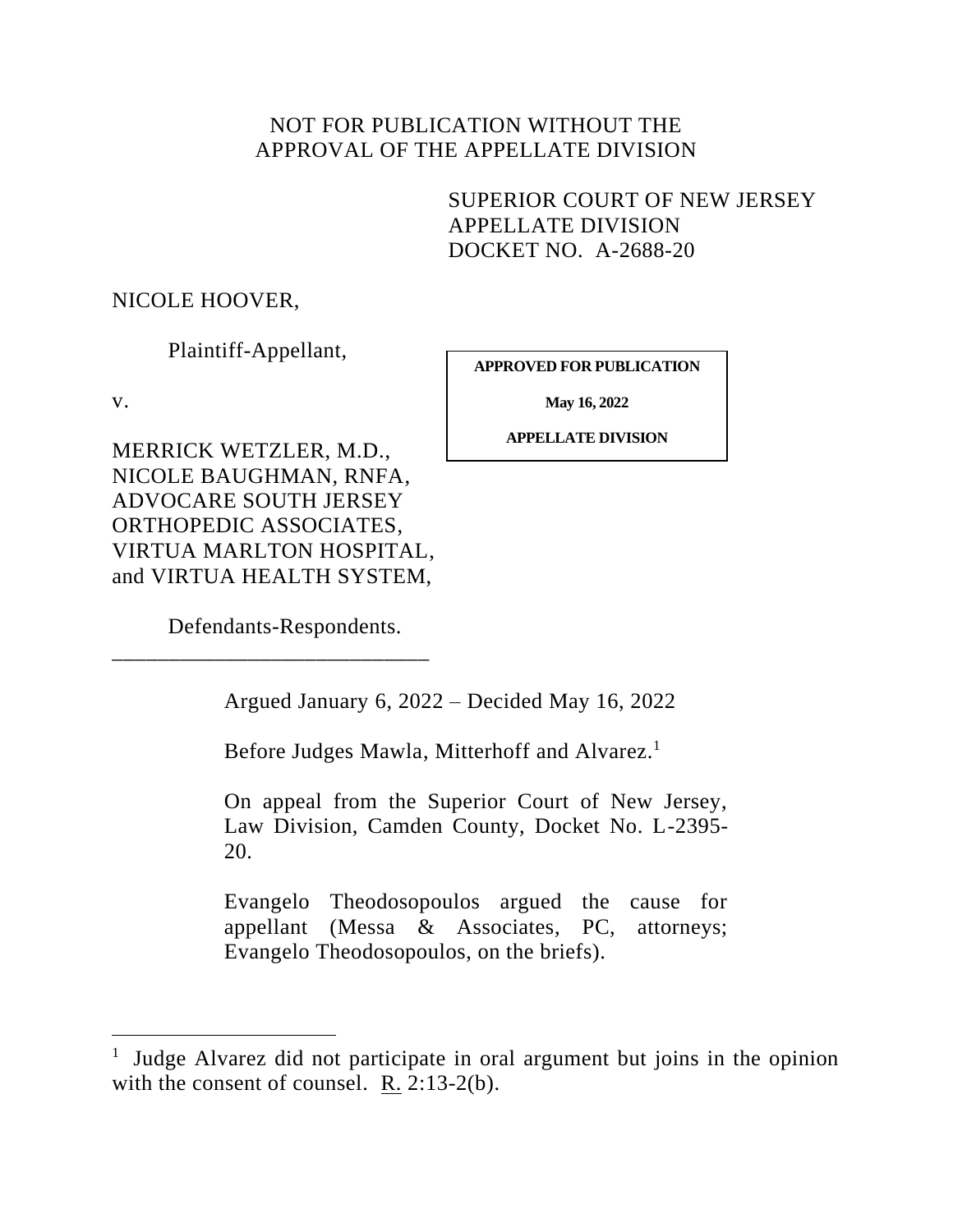Herbert Kruttschnitt, III, argued the cause for respondent Nicole Baughman (Dughi, Hewit & Domalewski, PC, attorneys; Herbert Kruttschnitt, III, of counsel and on the brief; Jeffrey J. Niesz, on the brief).

The opinion of the court was delivered by

# MITTERHOFF, J.A.D.

In this nursing malpractice case, plaintiff Nicole Hoover appeals from an April 1, 2021 order denying reconsideration of a February 19, 2021 order that dismissed her claims with prejudice for failure to provide an appropriate Affidavit of Merit (AOM) against nurse/defendant Nicole Baughman. After careful review of the record and the governing legal principles, we reverse.

The facts for the purposes of this appeal are straightforward and largely undisputed. Plaintiff, a woman in her thirties, treated with co-defendant, Dr. Merrick Wetzler, for problems with her left knee beginning in December 2014. After attempts to resolve plaintiff's left-knee complaints with conservative treatment failed, Wetzler recommended a total knee replacement. Defendant, a Registered Nurse First Assistant (RNFA)<sup>2</sup> assisted Wetzler at the July 20, 2018

 $2$  A RNFA is a "perioperative registered nurse that functions as a first assistant during surgical operations." Career Guide Series: Registered Nurse First Assistant, Nurse (Jan. 3, 2022), https://nurse.org/resources/rnfa-career-guide/. A RNFA's duties will vary based on the surgical institution and the nature of the procedure, but the RNFA may, at the direction of the surgeon, use instruments and medical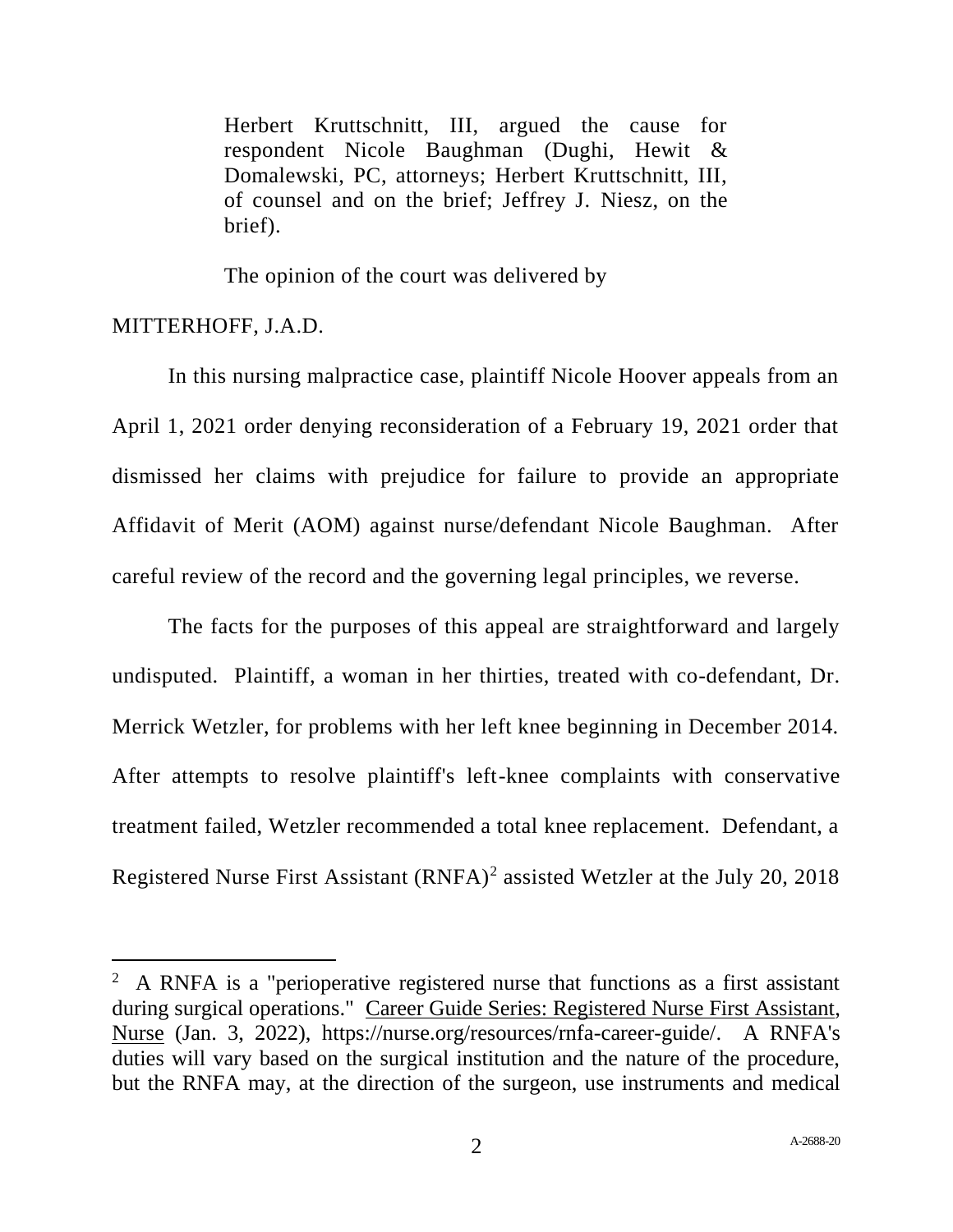surgery. Plaintiff alleges that, during the surgery, Wetzler and/or defendant injured her popliteal artery<sup>3</sup> and vein, which caused blood to pool. A vascular surgeon was called in and determined that the injury to the artery and vein required a left femoral to popliteal bypass surgery. After defendants completed the knee replacement, the vascular surgeon performed the bypass. Plaintiff alleges that she has permanent injuries including a deformity of her leg as a result of the surgery.

Plaintiff sued Wetzler, defendant, and others alleging negligence in the performance of the knee-replacement surgery. Shortly after filing suit, plaintiff filed and served a single AOM applicable to all defendants. The AOM was executed by Dr. Robert Tonks, M.D., a board-certified orthopedic surgeon who has experience performing total knee replacement surgery.

On October 26, 2020, the trial court conducted a Ferreira<sup>4</sup> Conference.<sup>5</sup> At the conference, defendant objected to the AOM by Tonks arguing that it

devices; provide surgical site exposure; handle and/or cut tissue; provide hemostasis; suture; and wound management. Ibid.

<sup>&</sup>lt;sup>3</sup> The popliteal artery branches off from the femoral artery (a large artery in the thigh and the main arterial supply of blood to the thigh and leg) and is located in the knee and the back of the leg. Popliteal Artery, Healthline (Jan. 22, 2018), https://www.healthline.com/human-body-maps/popliteal-artery#1.

<sup>&</sup>lt;sup>4</sup> Ferreira v. Rancocas Orthopedic Assocs., 178 N.J. 144 (2003).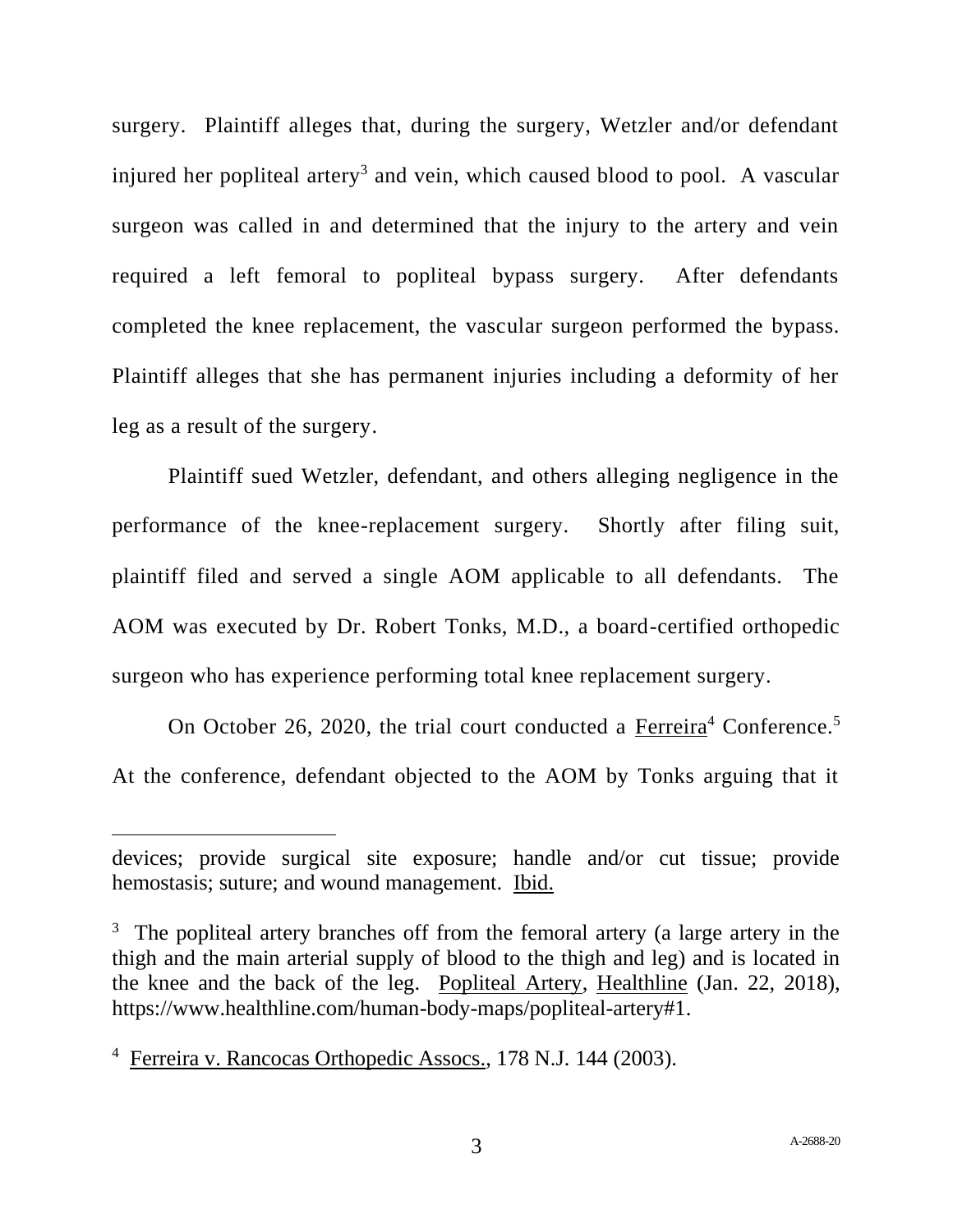was not sufficient against a registered nurse. The court gave plaintiff sixty days to file a new AOM "with respect to the profession of the nurse[.]"

On January 11, 2021, defendant moved to dismiss the claims against her for failure to serve an AOM authored by an equivalently qualified nurse or physician. At a hearing on February 19, 2021, the court determined that the AOM statute required plaintiff to submit an AOM from either a registered nurse or a physician who is familiar with the nursing standard of care and protocols of nurses. Accordingly, the court granted defendant's motion to dismiss with prejudice. On March 11, 2021, plaintiff filed a motion to reconsider, which the court denied in an order dated April 1, 2021. This appeal followed.

On appeal, plaintiff presents the following arguments for our consideration:

#### POINT I

THE APPELLATE DIVISION OWES NO DEFERENCE TO THE TRIAL COURT'S LEGAL CONCLUSIONS.

### POINT II

<sup>&</sup>lt;sup>5</sup> The purpose of a Ferreira conference is "to identify and resolve issues regarding the [AOM] that has been served or is to be served." Meehan v. Antonellis, 226 N.J. 216, 241 (2016).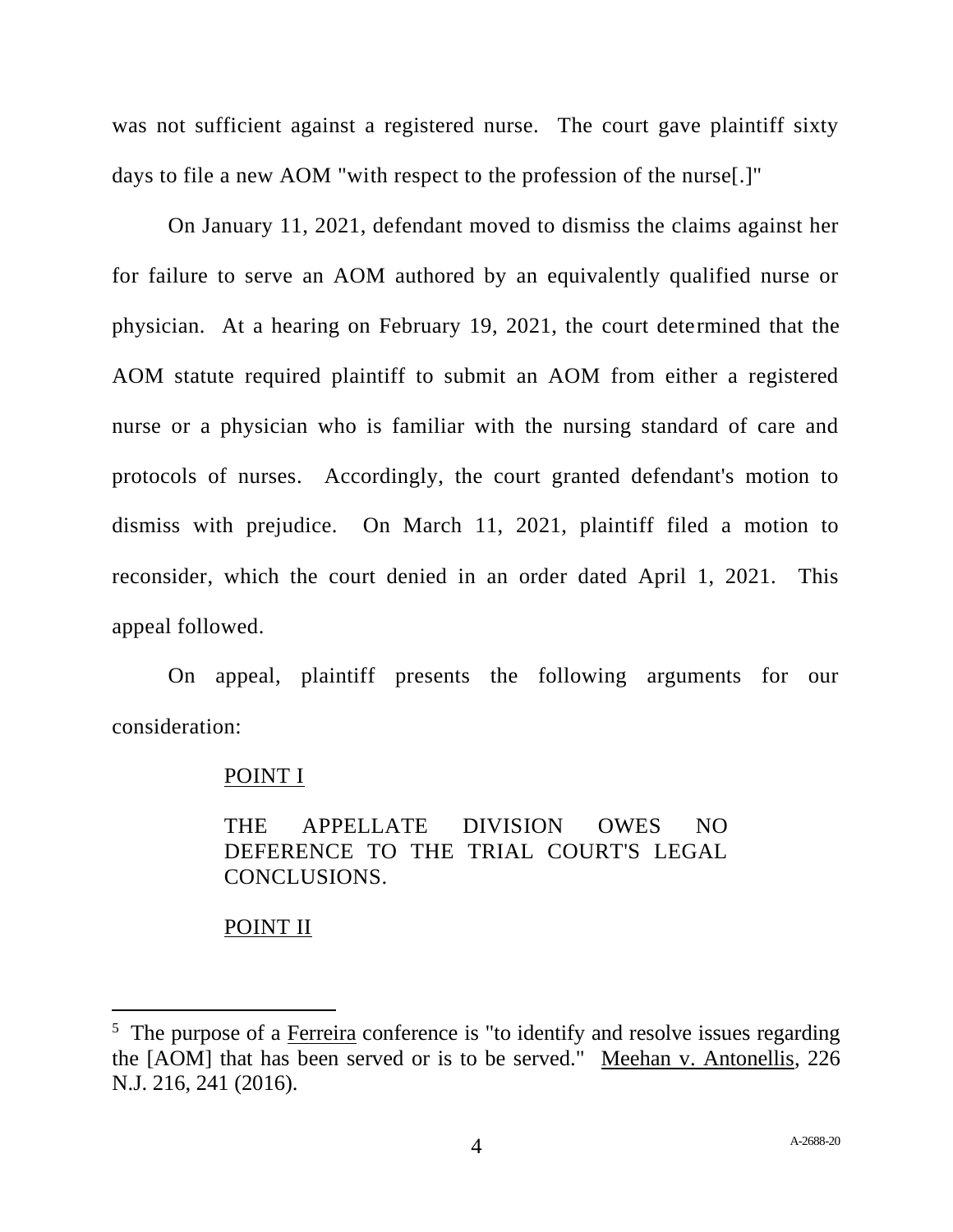THE TRIAL COURT ERRED IN UPHOLDING THE DISMISSAL OF PLAINTIFF'S COMPLAINT AGAINST DEFENDANT . . . FOR WANT OF A SUFFICIENT [AOM] BECAUSE ITS DISMISSAL WAS BASED ON A MISINTERPRETATION OF THE [AOM] STATUTE.

> A. [The AOM Statute Does Not Require That a Nurse Author an AOM Against a Nurse.]

> B. [Plaintiff's Expert was Sufficiently Qualified to Author An AOM Against Defendant,  $\ldots - a$ "General Practitioner" – as a Result of His Experience in Active Clinical Practice Performing the Surgery that Gives Rise to Plaintiff's Claims.]

### POINT III

THE TRIAL COURT'S DISMISSAL OF PLAINTIFF'S COMPLAINT AGAINST [DEFENDANT] FOR AN ALLEGED INSUFFICIENCY OF PLAINTIFF'S [AOM] VIOLATES THE PURPOSE AND SPIRIT BEHIND THE [AOM] STATUTE.

This court's standard of review on a motion for reconsideration is deferential. See Branch v. Cream-O-Land Dairy, 244 N.J. 567, 582 (2021). "Motions for reconsideration are governed by <u>Rule</u> 4:49-2, which provides that the decision to grant or deny a motion for reconsideration rests within the sound discretion of the trial court." Pitney Bowes Bank, Inc. v. ABC Caging Fulfillment, 440 N.J. Super. 378, 382 (App. Div. 2015).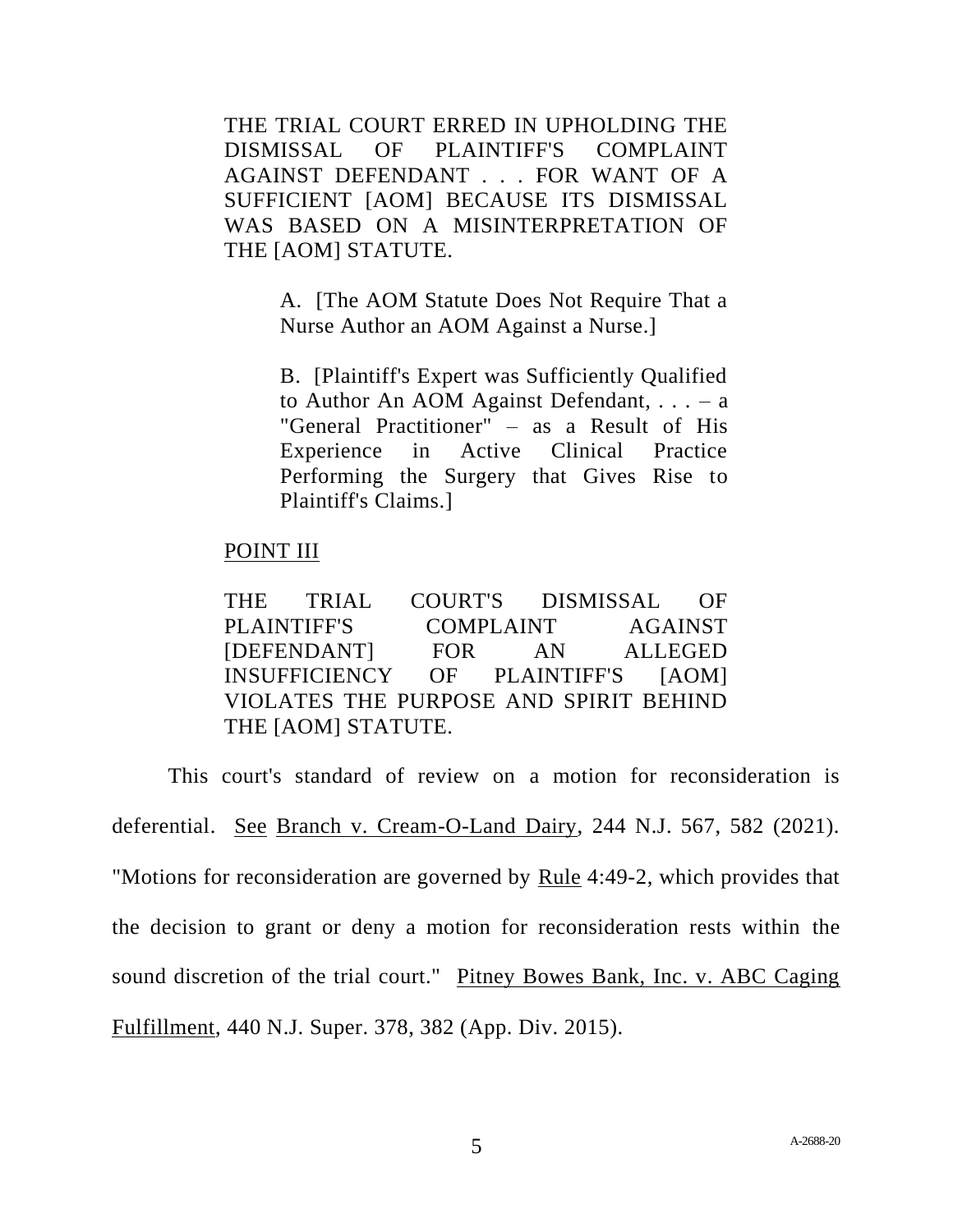The determination whether plaintiff satisfied the AOM statute is a matter of statutory interpretation for which our standard of review is de novo. See Triarsi v. BSC Grp. Servs., LLC, 422 N.J. Super. 104, 113 (App. Div. 2011). The first step in interpreting the statute is to look "to the plain language of the statute[,]" and "ascribe to the statutory language its ordinary meaning[.]" D'Annunzio v. Prudential Ins. Co. of Am., 192 N.J. 110, 119 (2007). This court's "goal in the interpretation of a statute is always to determine the Legislature's intent." Ibid. "Where a statute is clear and unambiguous on its face and admits of only one interpretation, a court must infer the Legislature's intent from the statute's plain meaning." O'Connell v. State, 171 N.J. 484, 488 (2002). When a statute's plain language lends to only one interpretation, a court should not consider "extrinsic interpretative aids." DiProspero v. Penn, 183 N.J. 477, 492 (2005) (quoting Lozano v. Frank DeLuca Constr., 178 N.J. 513, 522 (2004)). "On the other hand, if there is ambiguity in the statutory language that leads to more than one plausible interpretation, we may turn to extrinsic evidence, 'including legislative history, committee reports, and contemporaneous construction.'" Id. at 492-93 (quoting Cherry Hill Manor Assocs. v. Faugno, 182 N.J. 64, 75 (2004)).

The AOM Statute, N.J.S.A. 2A:53A-26 to -29, requires that a plaintiff who files a malpractice or negligence action against "a licensed person in his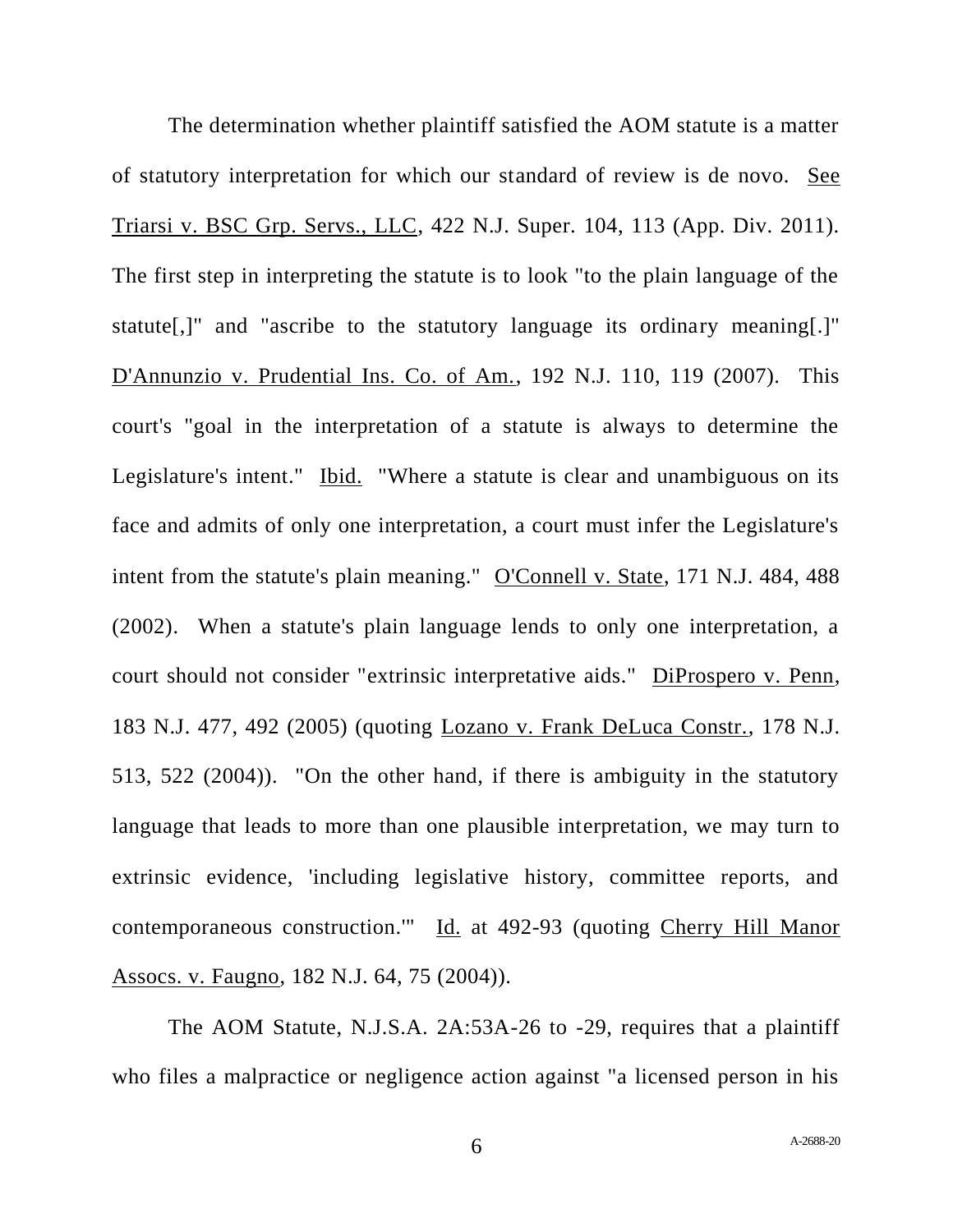profession or occupation" submit an affidavit of "an appropriate licensed person" attesting to that malpractice or negligence. N.J.S.A. 2A:53A-27. "Licensed persons" include accountants, architects, attorneys, dentists, engineers, physicians, podiatrists, chiropractors, registered professional nurses, and health care facilities. N.J.S.A. 2A:53A-26(a)-(j).

N.J.S.A. 2A:53A-27 was amended by the Patients First Act to add a specific requirement for medical malpractice actions: "In the case of an action for medical malpractice, the person executing the affidavit shall meet the requirements of a person who provides expert testimony or executes an affidavit as set forth in . . . [N.J.S.A. 2A:53A-41]." "In all other cases, the person executing the affidavit" is required to be licensed and "have particular expertise in the general area or specialty involved in the action[.]" Ibid.

Section 41 established a like-credentialed standard of qualification governing AOM affiants and requires "the challenging expert to be equivalently-qualified to the defendant[.]" Ryan v. Renny, 203 N.J. 37, 52 (2010). The statute applies to three categories of medical malpractice defendants:

> (1) those who are specialists in a field recognized by the American Board of Medical Specialties (ABMS) but who are not board certified in that specialty; (2) those who are specialists in a field recognized by the ABMS and who are board certified in that specialty; and (3) those who are "general practitioners."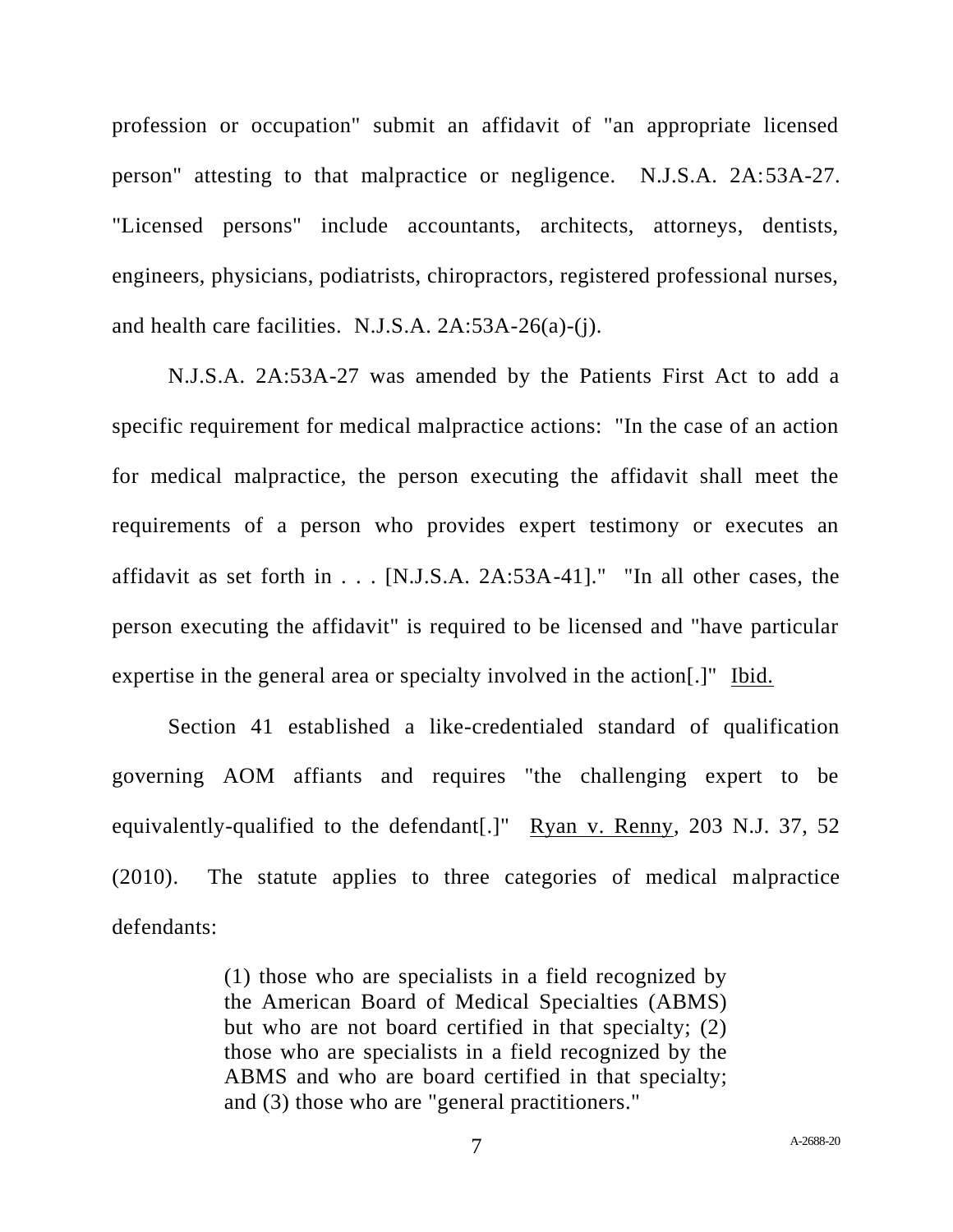[Buck v. Henry, 207 N.J. 377, 389 (2011) (quoting N.J.S.A. 2A:53A-41).]

With respect to who may provide an AOM against a general practitioner,

N.J.S.A. 2A:53A-41 provides:

b. If the party against whom or on whose behalf the testimony is offered is a general practitioner, the expert witness, during the year immediately preceding the date of the occurrence that is the basis for the claim or action, shall have devoted a majority of his professional time to:

> (1) active clinical practice as a general practitioner; or active clinical practice that encompasses the medical condition, or that includes performance of the procedure, that is the basis of the claim or action; or

> (2) the instruction of students in an accredited medical school, health professional school, or accredited residency or clinical research program in the same health care profession in which the party against whom or on whose behalf the testimony is licensed; or

(3) both.

"A 'general practitioner' is defined by what he is not -- he is not a 'specialist or

subspecialist.'" Buck, 207 N.J. at 391 (quoting N.J.S.A. 2A:53A-41).

Plaintiff argues that defendant is a "general practitioner" pursuant to the

Patients First Act and because Tonks indisputably maintains an active practice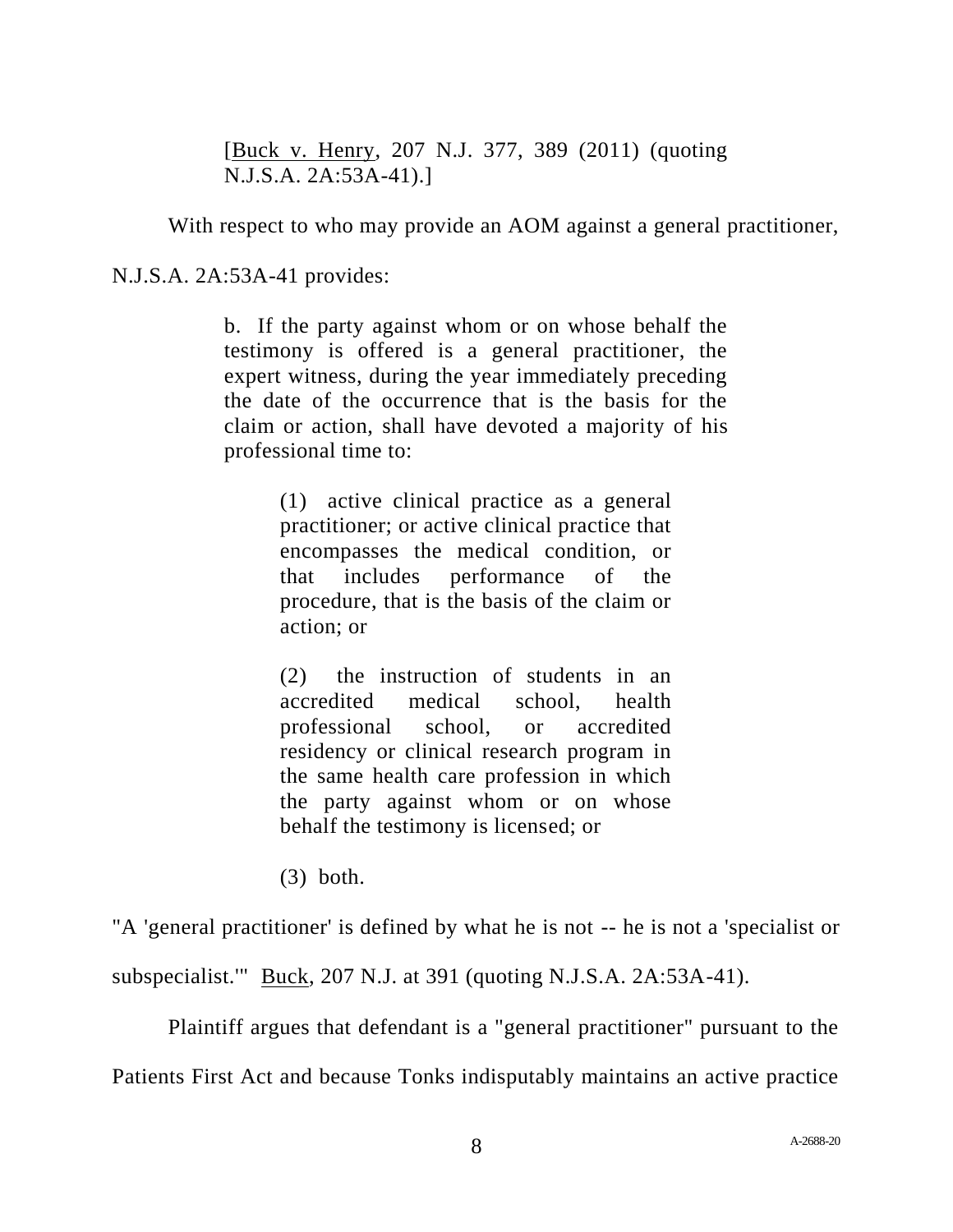that includes the performance of knee-replacement surgery, he is a qualified affiant under the plain language of the statute. We agree that Tonks is a qualified affiant but for a different reason.

In Meehan, the Court addressed whether it was proper for a plaintiff to submit an AOM from a dentist who specialized in prosthodontics and the treatment of sleep apnea in a negligence action against an orthodontist who provided the plaintiff with an appliance to treat sleep apnea that the plaintiff claimed had caused the dislocation of some of his teeth. 226 N.J. at 220. The Court held that the plaintiff need not have submitted a "like-credentialed" AOM:

> The plain language of section 41 states that the like-qualified standards apply only to physicians. And it does so repeatedly. For example, N.J.S.A. 2A:53A-41(a) governs parties to a medical malpractice action who are specialists or subspecialists recognized by the [ABMS] or the American Osteopathic Association. Those organizations recognize and establish the criteria for board certification only for physicians. . . .

> Similarly, only a physician falls within the bounds of N.J.S.A. 2A:53A-41(b). That subsection addresses general practitioners and limits the expert or affiant to a physician (1) actively engaged in "clinical practice as a general practitioner" or active in clinical practice involving the medical condition or procedure that is the basis of the claim, or (2) who instructs students at an accredited medical school, health professional school, or residency or research program . . . .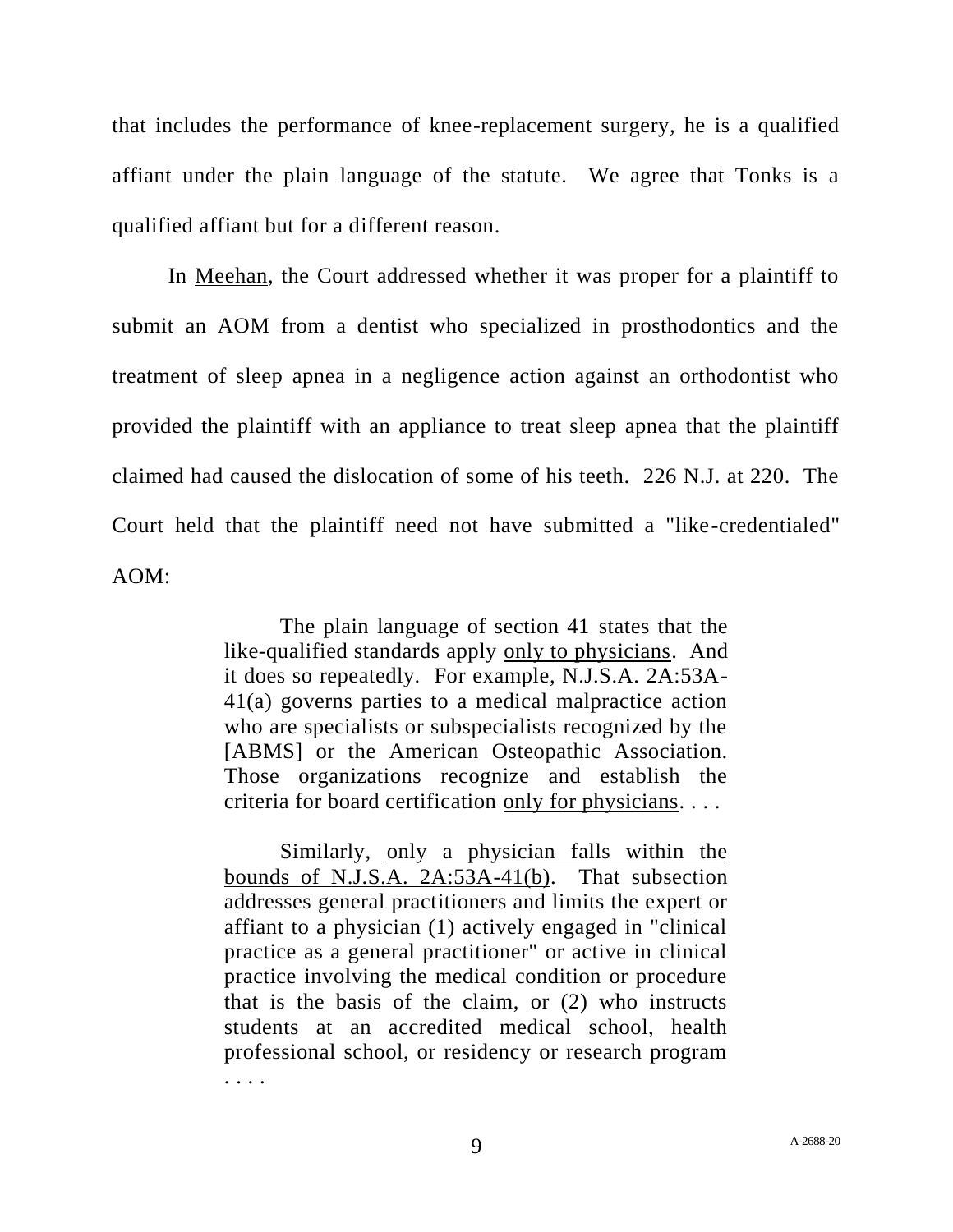Interpreting section 41's like-qualified credential requirements as applying only to physicians who are defendants in medical malpractice actions is also supported by and consistent with the stated purpose of the Patients First Act and its legislative history. . . . In enacting the Patients First Act, the Legislature made several findings and declarations regarding the state of health care in this State and identified the retirement or relocation of physicians as a problem hampering the delivery of high-quality health care in New Jersey. . . .

Furthermore, the Legislature determined that a confluence of factors, including a dramatic escalation of medical malpractice liability insurance premiums, was related to the State's tort liability system and contributing to the State's shortage of qualified physicians. . . . The Legislature concluded that certain reforms were necessary to counteract the identified problems. . . . One of those reforms is embodied in the enhanced standards contained in section 41 governing a person who submits an [AOM] or an expert opinion in favor of or against a physician in a medical malpractice action. The problems identified by the Legislature and the measures adopted to address those problems pertain only to physicians. There is no mention made of any other licensed professional in section 41.

In sum, we conclude that the plain language of sections 27 and 41 lead to the inexorable conclusion that the enhanced credential requirements established under section 41 for those submitting affidavits of merit and expert testimony apply only to physicians in medical malpractice actions.

[Id. at 233-34 (emphasis added).]

The Court proceeded to address the question of whether section 27 imposed "a similar like-qualified standard for affiants and experts in all other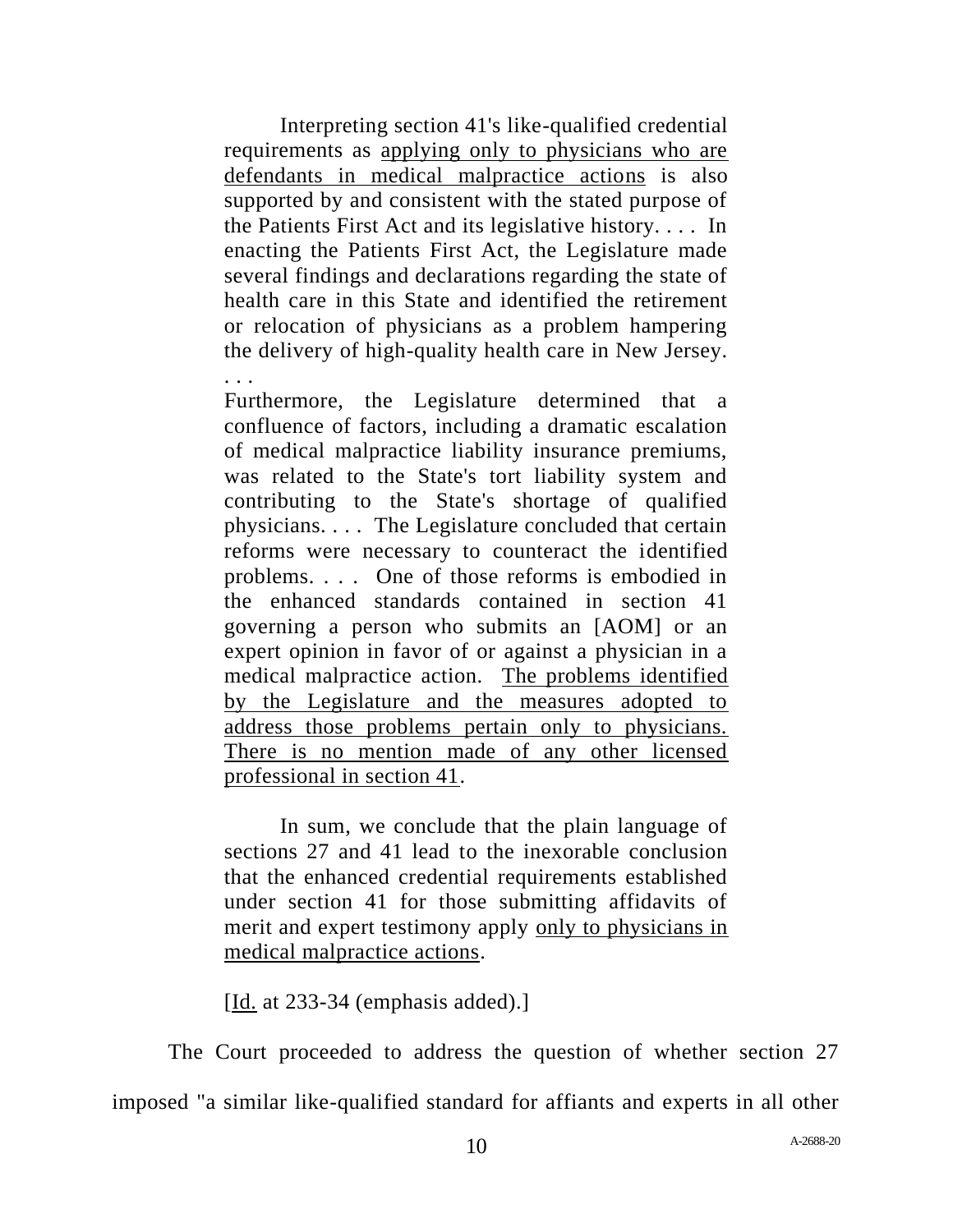negligence actions against designated professionals[.]" Id. at 235. It concluded: "There is simply no textual support for the application of the likequalified requirements of section 41 to those submitting an [AOM] in negligence actions against designated professionals[.]" Ibid.

Notwithstanding the Court's statement near the beginning of its opinion that section 41 "applies only in actions for medical malpractice[,]" id. at 221, given the Court's repeated limitation of such actions to "physicians" in the determinative portion of the opinion, we interpret that statement to mean actions for medical malpractice only against physicians. There is nothing in the opinion that would lead to the conclusion that the Court intended to encompass nurses within the definition of physicians, regardless of specialty.

Because there is no heightened "like-for-like" requirement prohibiting Tonks from authoring an AOM against defendant, he need only have satisfied section 27's requirement that the affiant "have particular expertise in the general area or specialty involved in the action," which we conclude Tonks did. Indeed, defendant does not dispute Tonks' expertise in knee-replacement surgery. She concedes she was a member of the operative team and that she assisted in the surgery as a perioperative registered nurse. Notably, the central allegation against defendant and Wexler is identical: one or both negligently severed plaintiff's popliteal artery and vein. Under these circumstances, we